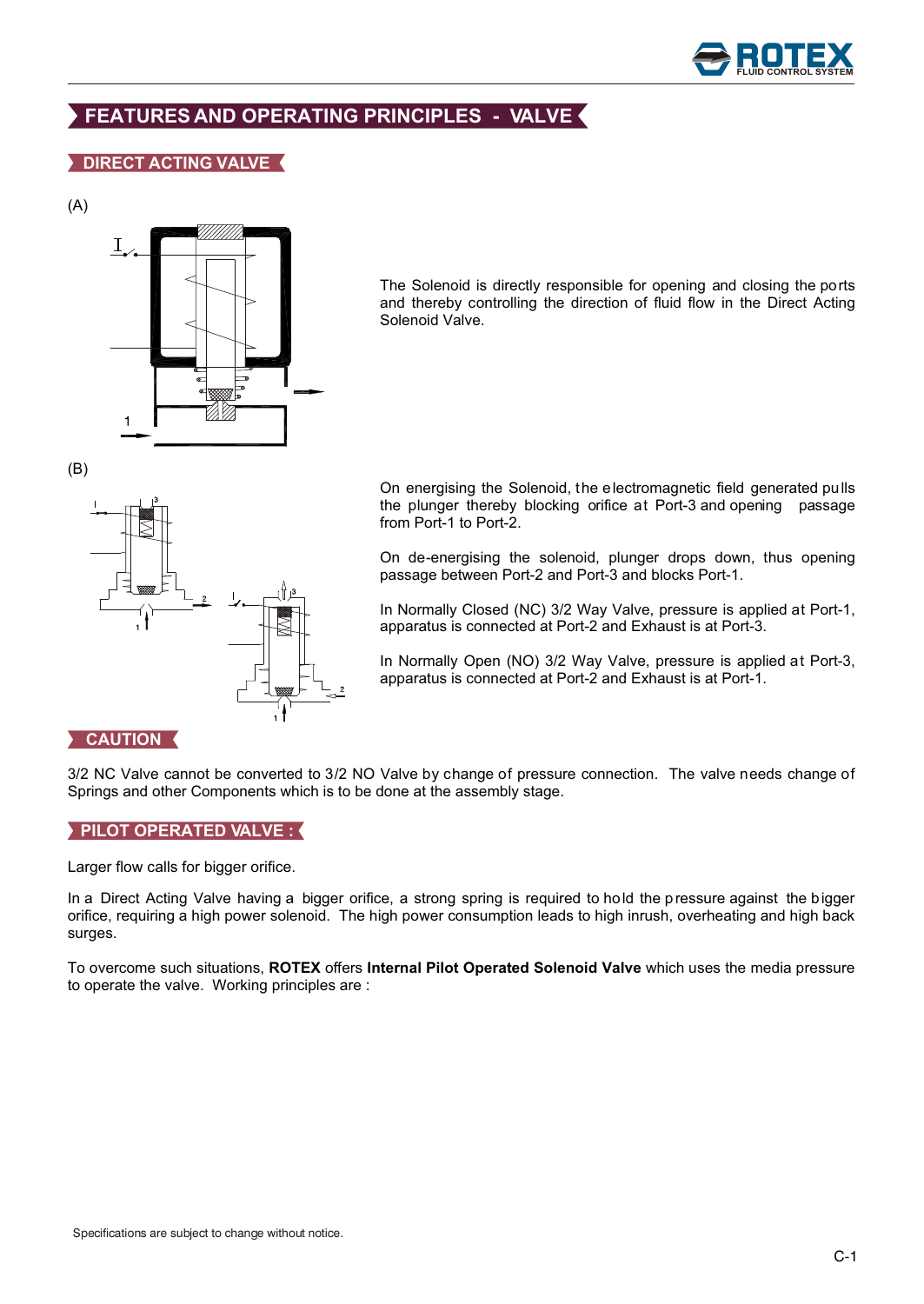

# **FEATURES AND OPERATING PRINCIPLES - VALVE**

## **PILOT VALVE OPERATING PRINCIPLE**

**ROTEX** Pilot Operated Solenoid Valve uses the POPPET operation principle. The Poppet Technology, which is the essence of the high performance delivered by our products, has been mastered by us ever since our inception. The basic features of the poppet operation are :

#### **(1) OPERATING PRINCIPLE**



The Poppet Technology works on the differential area principle. As illustrated in the figure here, on energisation, pressure  $P_1$  is acting simultaneously on both areas A2(  $/$  <sub>4</sub>D<sub>2</sub><sup>2</sup>) and A1(  $/$  <sub>4</sub>D<sub>1</sub><sup>2</sup>). However, as a result of the area A2 being larger than A1, the entire assembly experiences a downward force which moves the assembly downward. On deenergisation poppet moves up due to spring and pressure on area A1.

## **(2) ZERO LEAK SOFT SEALING**



The above principle is utilised in the operation of a valve by incorporating a seat in the poppet assembly. This helps in opening or closing the port by either lifting the seat or lowering the seat on the surface of the valve body. The seat consists of an 'O' ring placed and retained be tween the valve disc and the seat holder. Each time the assembly operates, the 'O' ring slides in the cavity thereby eliminating any impact observed by the 'O' ring. The small vent hole relieves the pressure during the movement of the seat. This results in a long life of the 'O' ring. As a result of t he d ifferential area, the pressure itself assists in sealing the port by creating a positive force. This makes the Poppet type Solenoid Valves Soft Sealing Zero Leak Valves.

#### **(3)HIGH SPEED OPERATION**



A small movement of the poppet (h) creates a large opening equal to the orifice. As a result, the poppet operates within a time of 10 ms to 40 ms (depending on the size of the Pilot Operated Solenoid Valve). Each time the valve is operated, a self cleaning action takes place.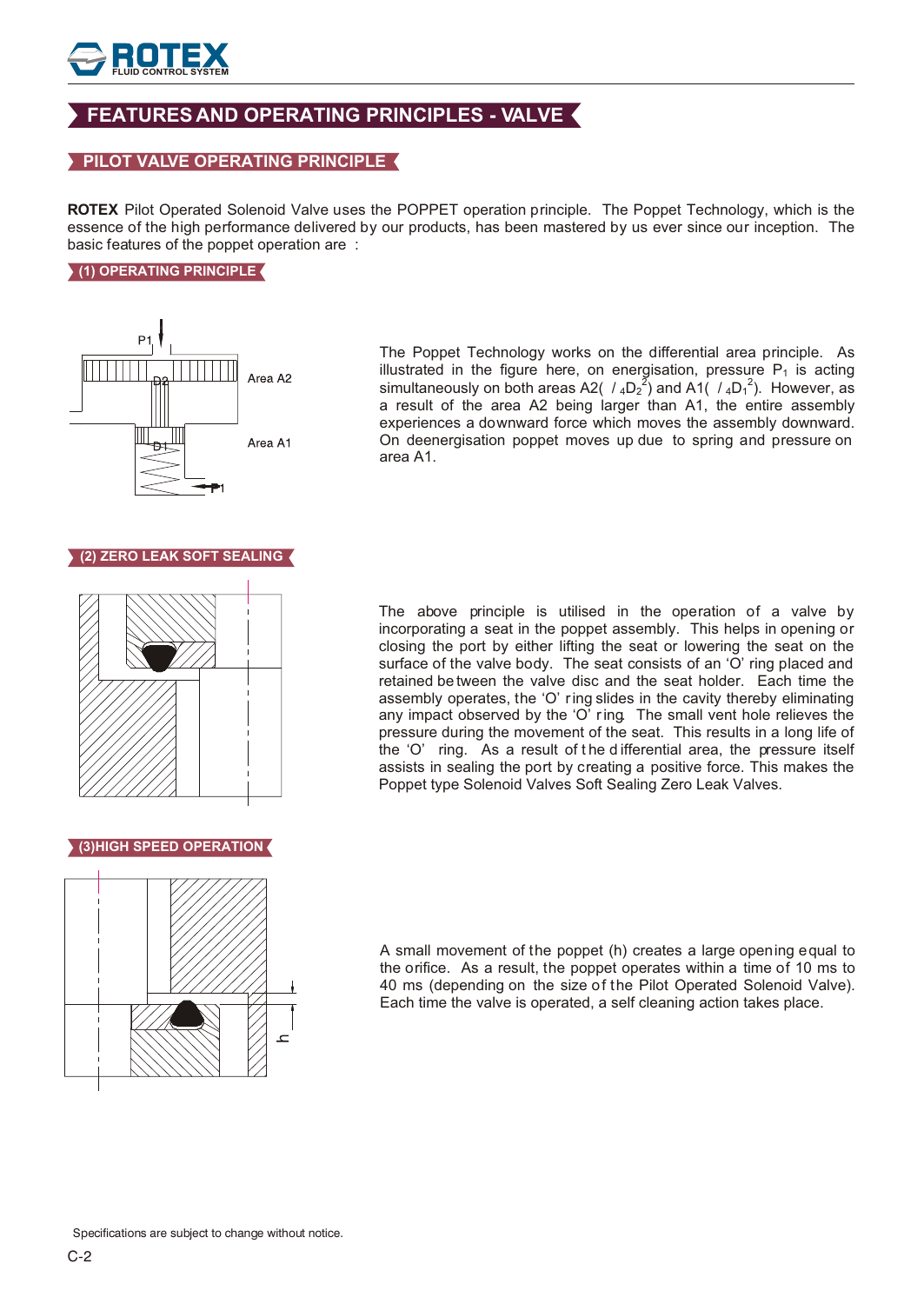

# **FEATURES AND OPERATING PRINCIPLES - VALVE**

#### (4) **NON WEARING PARTS**



The poppet construction utilises a mushroom head piston with unique floating 'O' rings. These 'O' rings, fitted on the piston, do not slide during the piston movement but, flex in their position. As a result of this non-wearing characteristic, the seals last for millions of operations giving trouble free operations. Similarly, the seat 'O' ring opens or closes the port by seating or unseating, thus eliminating wear and tear unlike in the conventional construction where the sliding of 'O' rings/Seals over the ports lead to seal failures or poor performance.

## **(5) HIGH RELIABILITY**



The typical poppet construction, as employed in our solenoid valves, is illustrated here.

The complete poppet assembly assembled on the single shaft, is guided in the bottom cover and along the piston in the top cover/body. This ensures a perfect alignment, thereby delivering the right operation everytime the valve is energised/deenergised. The Stainless Steel, high performance spring at the bo ttom is responsible in resetting the poppet mechanism everytime the solenoid valve is deenergised. This together results in the high realibility of operation of the poppet mechanism.

#### **INTERNAL PILOT OPERATED POPPET VALVE OPERATION**



When pressure is applied at inlet port, a part of media from the inlet is drawn under the plunger through the pilot passage.

On energisation of the solenoid, the pilot pressure acts on the piston thus, pushing the poppet assembly down and thereby connecting inlet to outlet. On deenergising the solenoid, the pilot air is vented through pilot exhaust. There by the spring pushes the poppet assembly up and opening outlet to exhaust and disconnecting inlet.

NOTE : To avoid pressure drop, ensure that the inlet port of the valve is connected with pipe/tube having ID orifice of the valve.

In the event of non-availability of sufficient media pressure, ROTEX offers **External Pilot Operated Solenoid Valve** which uses an external source to operate the Valve. The External Pilot Operated Solenoid Valves are also used for aggressive media, isolation of media, safety shut down applications. The external pilot pressure to be minimum 3 bar or to media pressure, whichever is higher.

ROTEX offers Special Solenoid Valve to work at a lower external pilot pressure than main media p ressure (Refer Catalogue).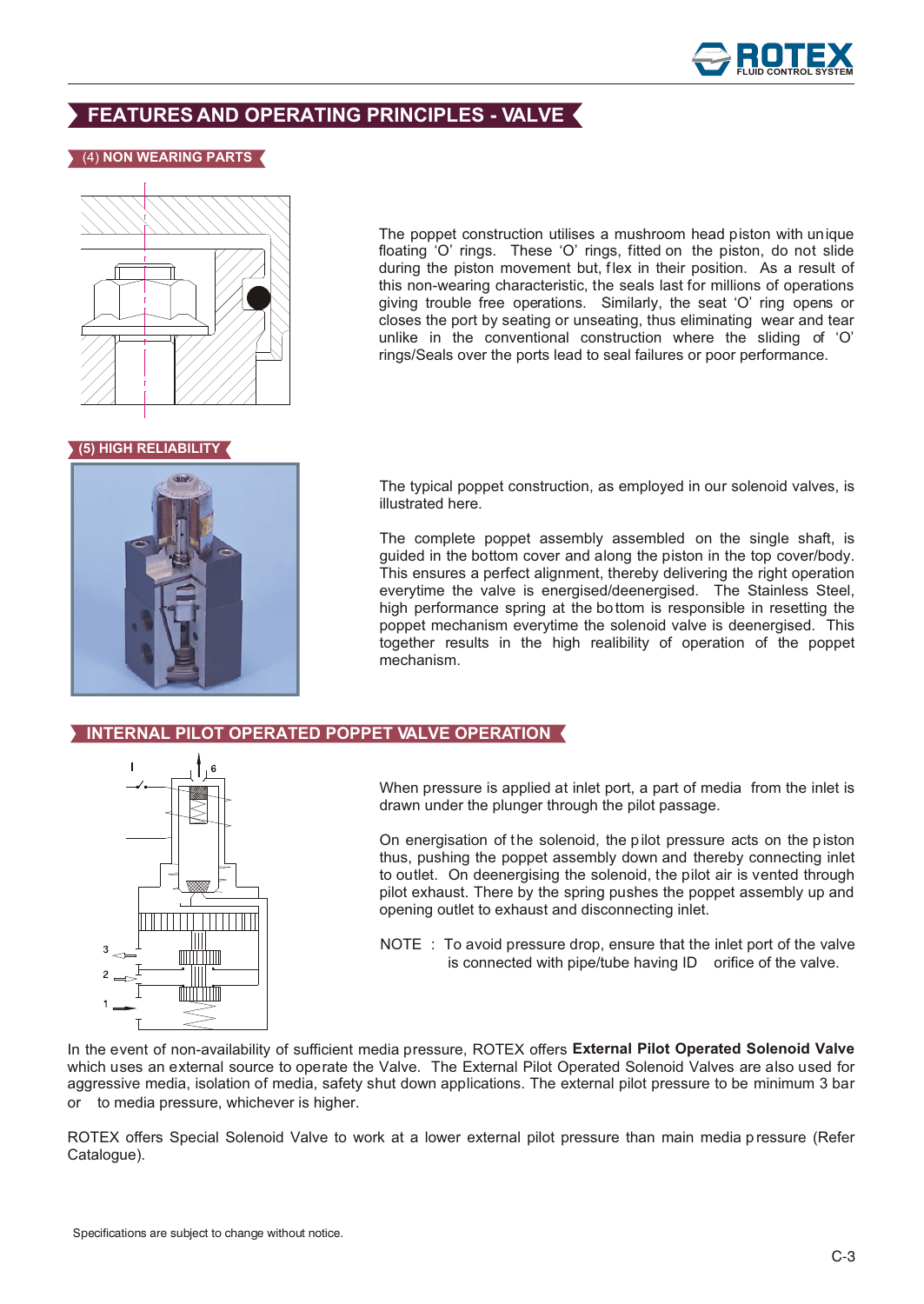# **FLUID CONTROL SYSTEM**

# **FEATURES AND OPERATING PRINCIPLES - SOLENOID**

The Solenoid is an important part of a Solenoid Valve which is fully responsible in the prolonged and continuous operation of the Solenoid Valve.

**ROTEX** Solenoids offer following characteristics to ensure continuous rating and nearly unlimited durability.

# **(1) LOW INRUSH**



INRUSH : a momentary surge of current is a phenomenon as a result of the movement of the plunger when a solenoid is energised.

The inrush is observed in solenoid for use on alternating voltage (AC) only and is not applicable to Direct Voltage (DC).

Inrush current in the **ROTEX** solenoid is limited to 1.5 times the holding (steady state) current. This is result of the following :

- Low power consumption.
- Low Plunger Strokes.
- Non sliding plunger movement.

The information is for a Solenoid 6W for AC 50 Hz. Solenoid 11W has a built in rectifier, as a result, Inrush is not observed in 11W Solenoid for AC application. DC solenoids are 8W and 11W.

#### **(2) LOW TEMPERATURE RISE**

As a result of the highly efficient solenoid construction, the temperature rise of the solenoid under continuous energisation is limited to less than 70ºC. This is also a result of the special heat transmitting insulation coating and the heat conducting enclosure. As a result of the low temperature rise, all **ROTEX** Solenoids are continuous duty rated.

In order to find the temperature rise of the solenoid, **ROTEX** measures the resistance of the solenoid on energisation and after continuous energisation once stabilised in hot condition.

For special application, **ROTEX** can deliver Solenoid Valves having temperature rise less than 5º C.

#### **(3) HIGHLY EFFICIENT SOLENOID CONSTRUCTION**



All **ROTEX** solenoids are constructed with magnetic path enclosures surrounding the basic solenoid. As a result, in a **ROTEX** solenoid, all the generated electro magnetic flux is used in order to lift and hold the plunger. **ROTEX** solenoid valves offer higher pressure to orifice rating with a lower power consumption. Thus, demonstrating the highly efficient solenoid design and operation.

Specifications are subject to change without notice.